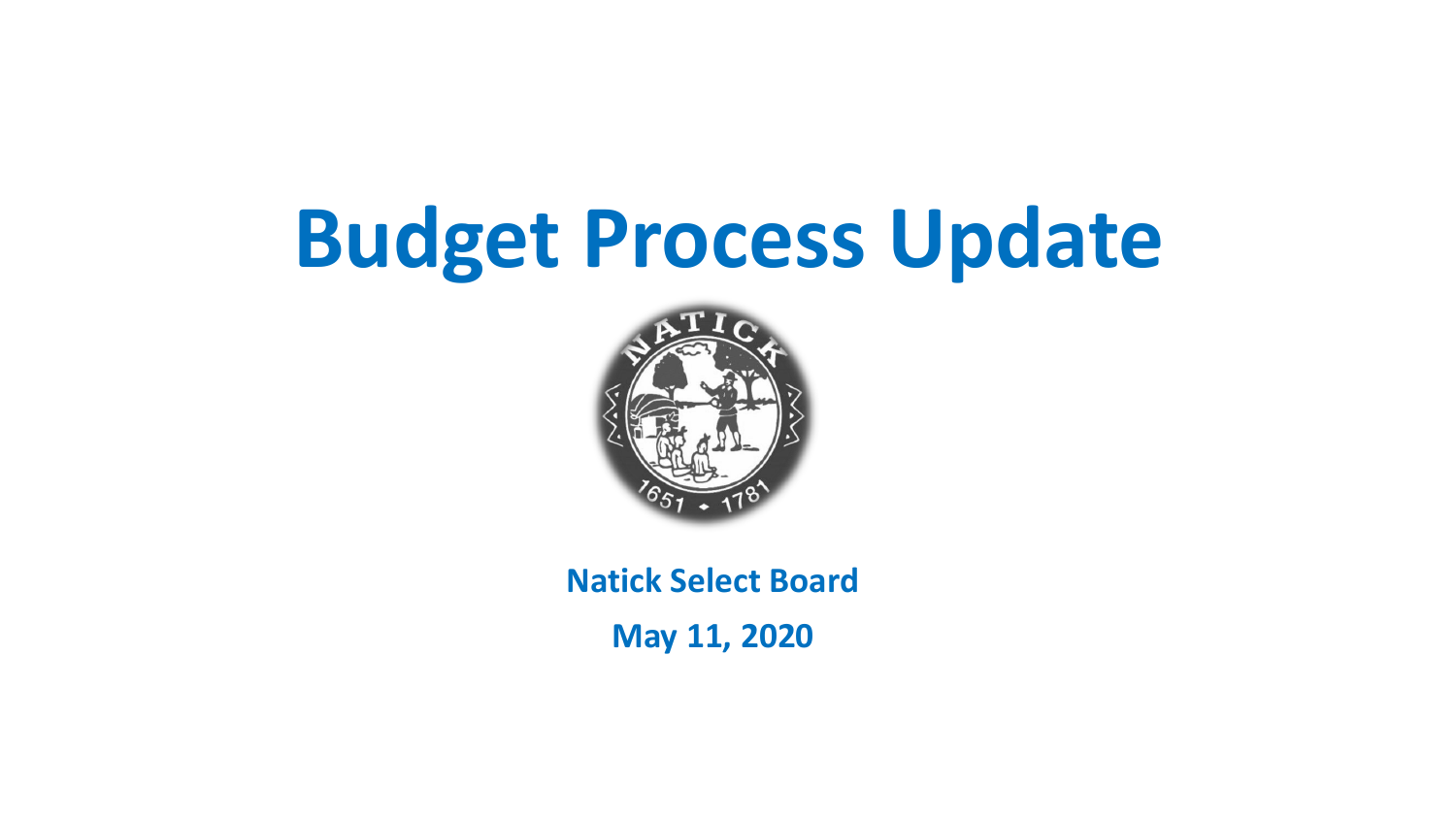#### **Town Administration's Perspective on COVID-19**

- We remain committed to service of the entire community residents and employees.
- This is a long duration event, and we must make decisions now for how the Town will operate in the months and years ahead.
- Whilewe are all experiencing fear, stress, anxiety, and unprecedented uncertainty, we must methodically plan to deal with issues ranging from liquidity challenges to required investments related to building modifications required because of COVID-19.
- Our resilience and confidence will be tested, as we adapt to all of the changes that will need to take place given the new world reality.
- Town services will be more important than ever as people confront and adapt to the evolving public health crisis, and how we deliver our services will be different in a variety of ways as we work through this crisis.
- We must learn from our vulnerabilities that have become apparent during this crisis and modernize our systems.
- Natick is uniquely positioned to meet the needs of our residents while charting a course for how municipalities can come together to deal with seemingly insurmountable challenges.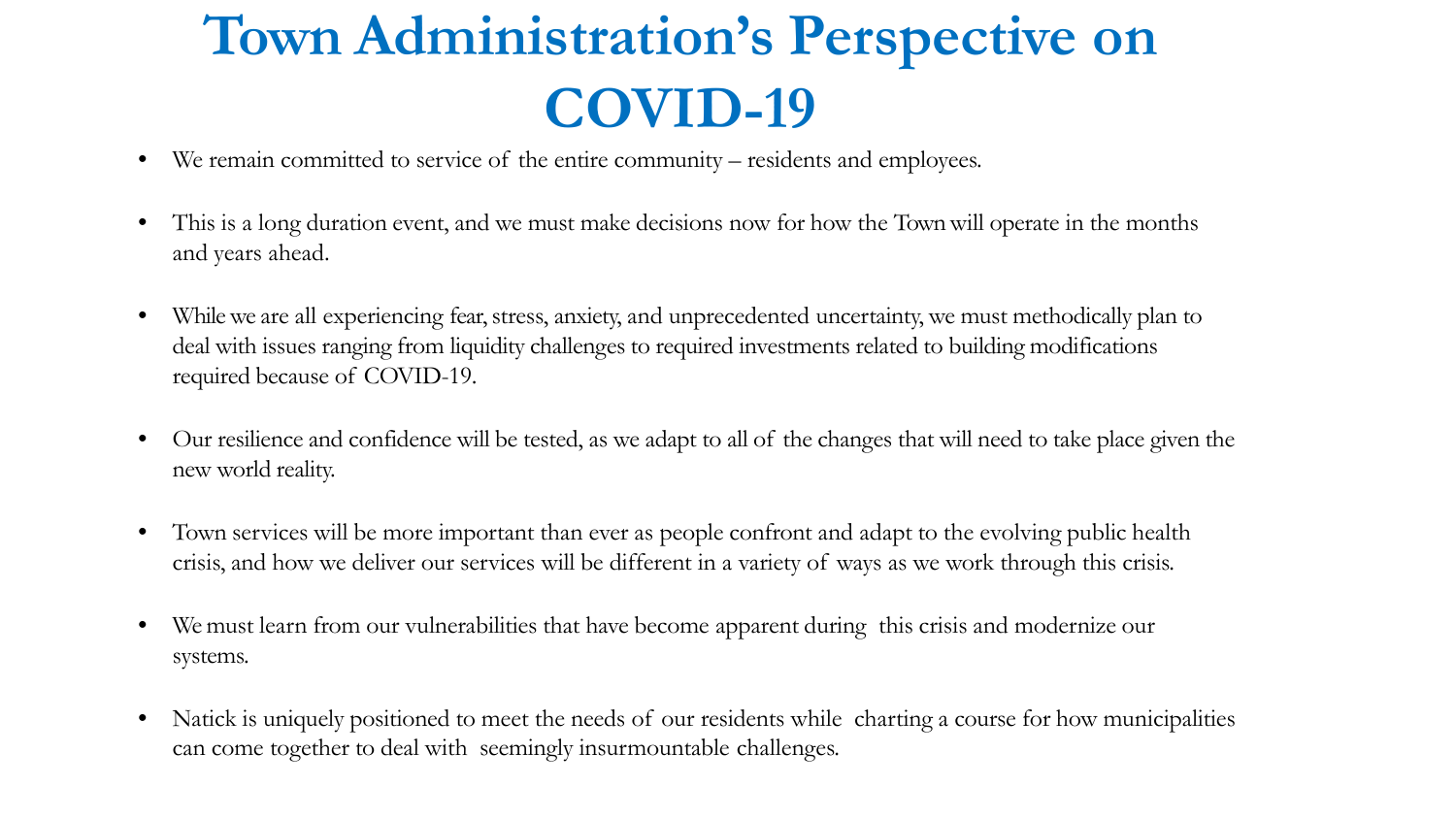Town of Natick – Financial Principles – General & Operational Stabilization Funds

• The Town will maintain a diversified series of permanent reserves in the form of stabilization funds. These stabilization funds will consist of six types:

1. A General Stabilization Fund should be maintained for the purpose of unforeseen and catastrophic emergencies. It should, at a minimum, be at a level equal to 2% of revenues, with the target being 5% of revenues. This fund was adopted in accordance with M.G.L. C40, Section 5B at the Annual Town Meeting in 1961.

2. An Operational Stabilization Fund should be maintained for the purpose of augmenting operations in case of sustained economic downturn and associated loss of revenues in support of operations. Sustained economic downturn will be any situation whereby State Aid and/or local receipts are significantly reduced from one-year to the next. ("Significantly" being defined as more than 5% of the total for<br>the respective revenue category.) The target amount of money in the Operational Stabilization Fund should be sufficient to sustain operations through a three-year<br>period of economic downturn. This shall be equivalent to 10% of State Aid period of economic downturn. This shall be equivalent to 10% of State Aid<br>Revenues and 5% of Estimated Receipts cumulative for a three-year period. This<br>fund was adopted in accordance with M.G.L. C40, Section 5B at the 201 Annual Town Meeting…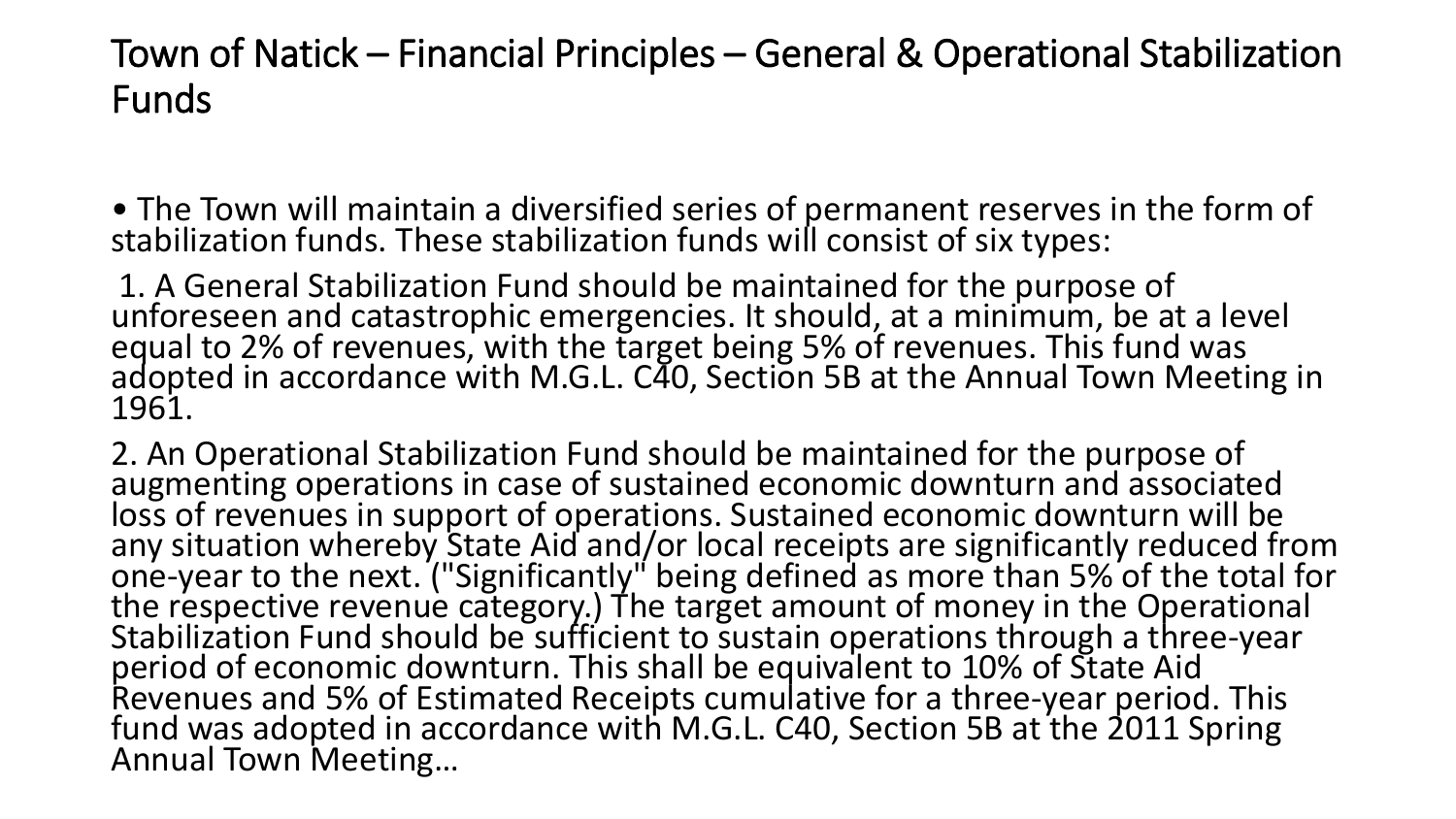ONE NATICK

## **Our Primary Focus**

- •The health, safety and welfare of our residents and employees.
- •Ensuring the future viability of our Town.

### **How we will do this**

- •Working together.
- •Only by everyone contributing to this effort will we be able to navigate these challenging times successfully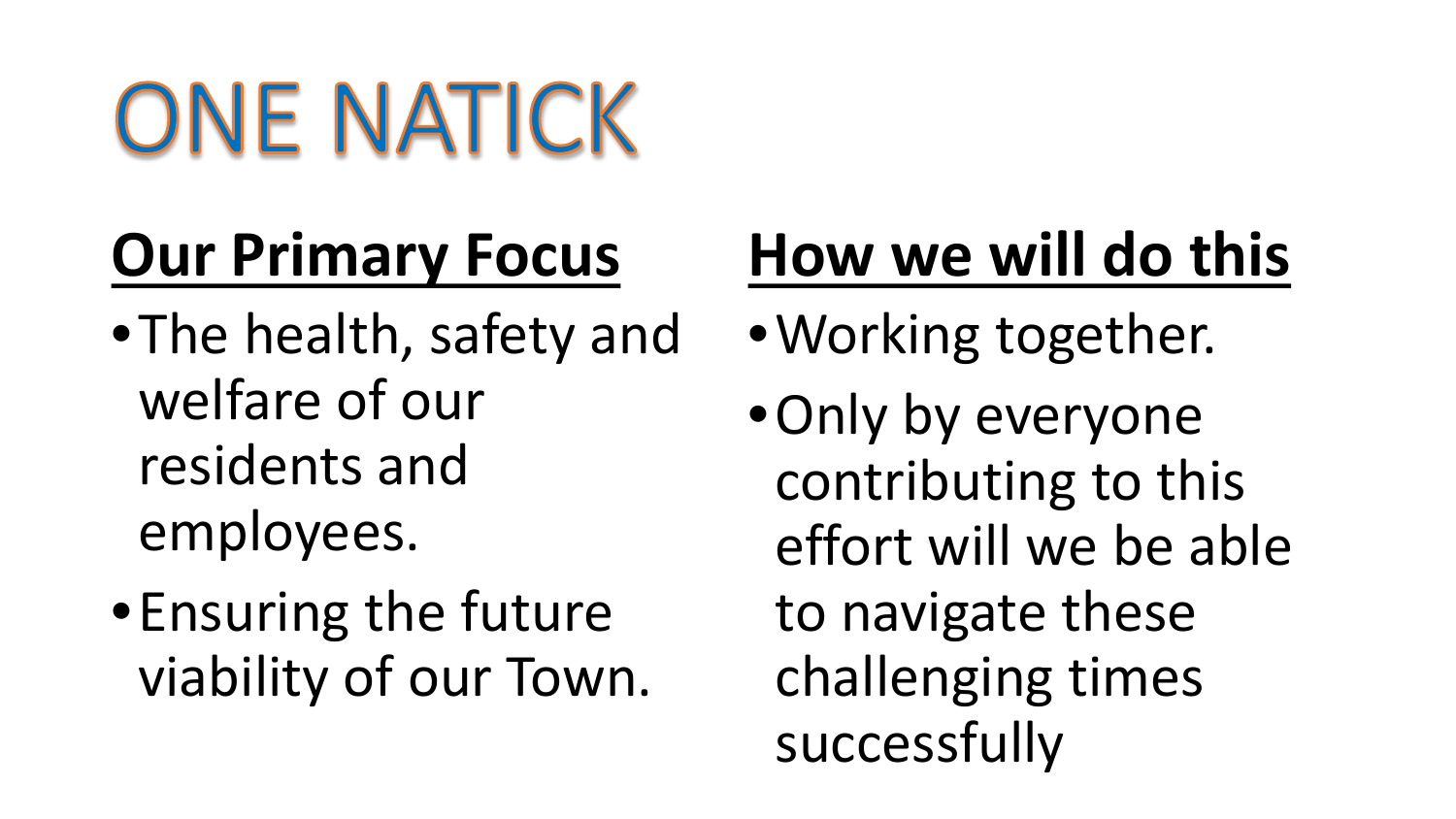#### **Town of Natick – Expense Allocations**

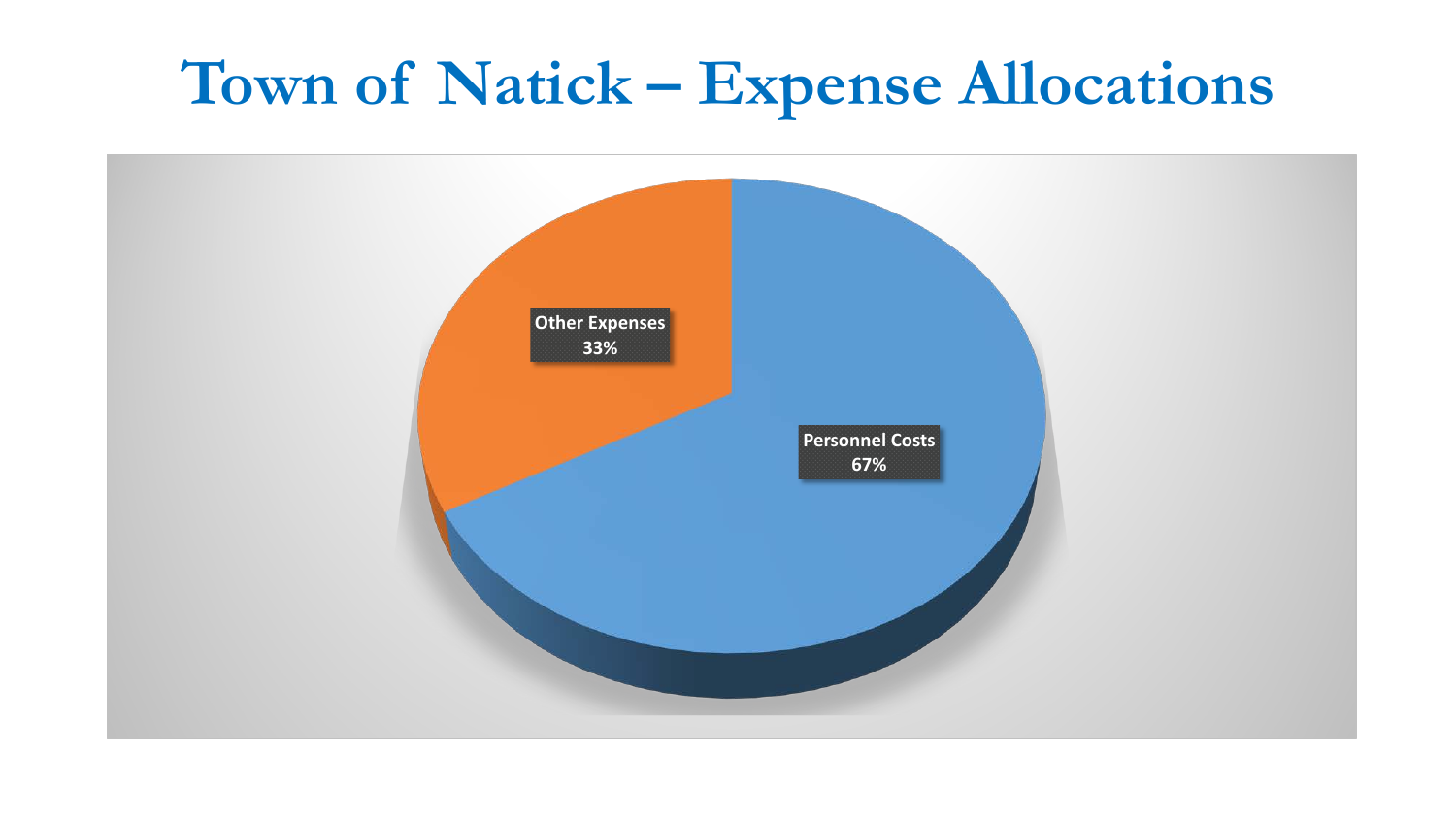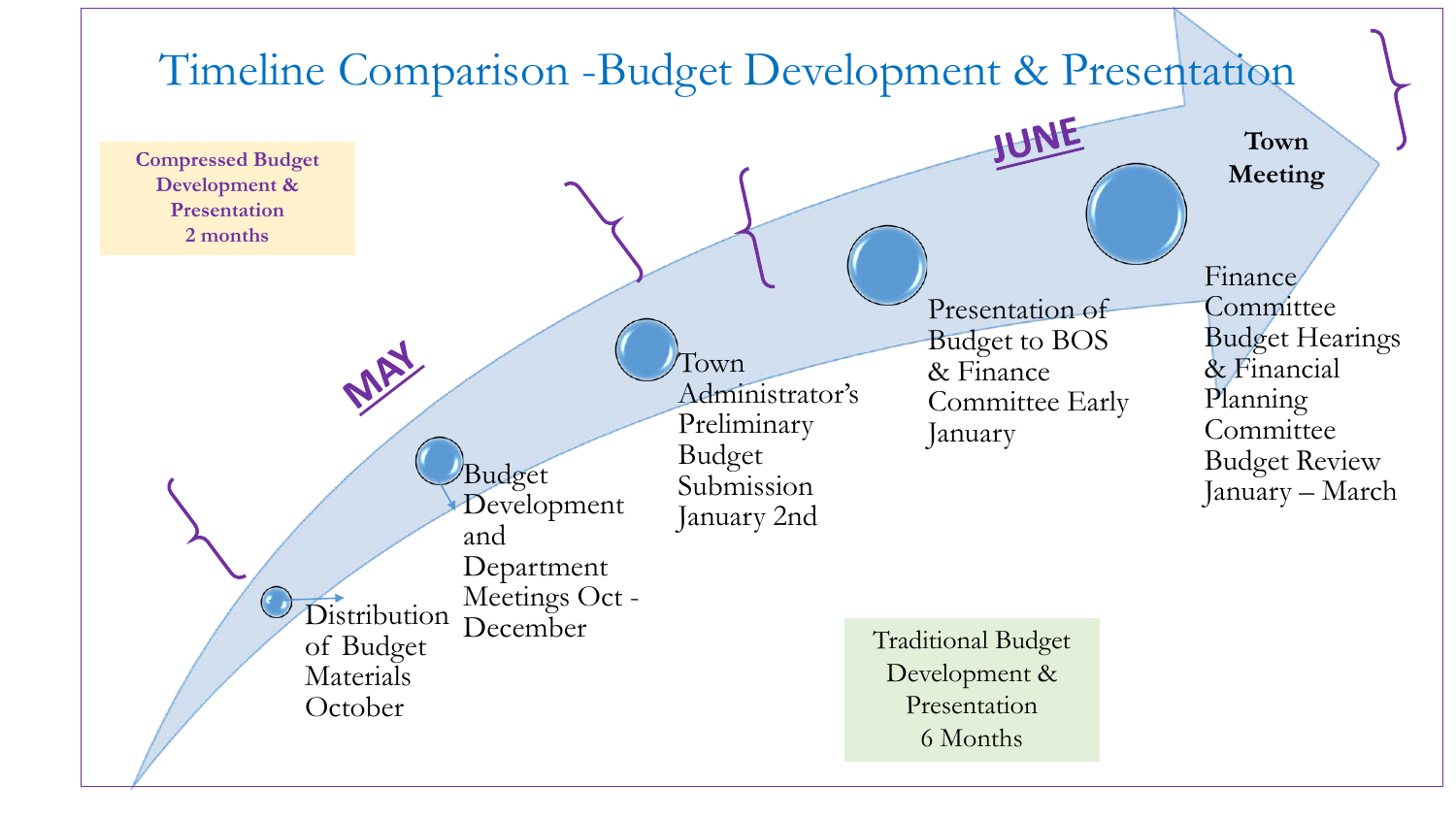### Assumptions FY 21 Budget Design & Assessment of Current Budget Gap

- Finish FY 20 in the black.
- Recognition that COVID-19 public health and fiscal crisis is still unfolding, and at this time it is expected to take 3-5 years for financial recovery. Possible relapse of some type of mass closure sometime in the next fiscal year.
- Based upon unknown duration and magnitude of this public health and fiscal event, the FY 21 budget will use 2.3 millions dollars of Operational and General Stabilization funds (approximately 25% of the total) for FY 21 and 2 million dollars of previously certified Free Cash for operational expenses.
- Assumes rate of tax levy collection remains same as prior year.
- Every Town department will have to reduce their FY 21 operational expenses to assist in closing the budget gap.
- No net new hires for FY 21, and no large influx of employees opting onto the Town's health care insurance plan.
- No merit increases for FY 21 for non-union municipal departments employees has already been taken into account before determining budget gap.
- Assumes adoption of FY 21 budget by July 1, 2020.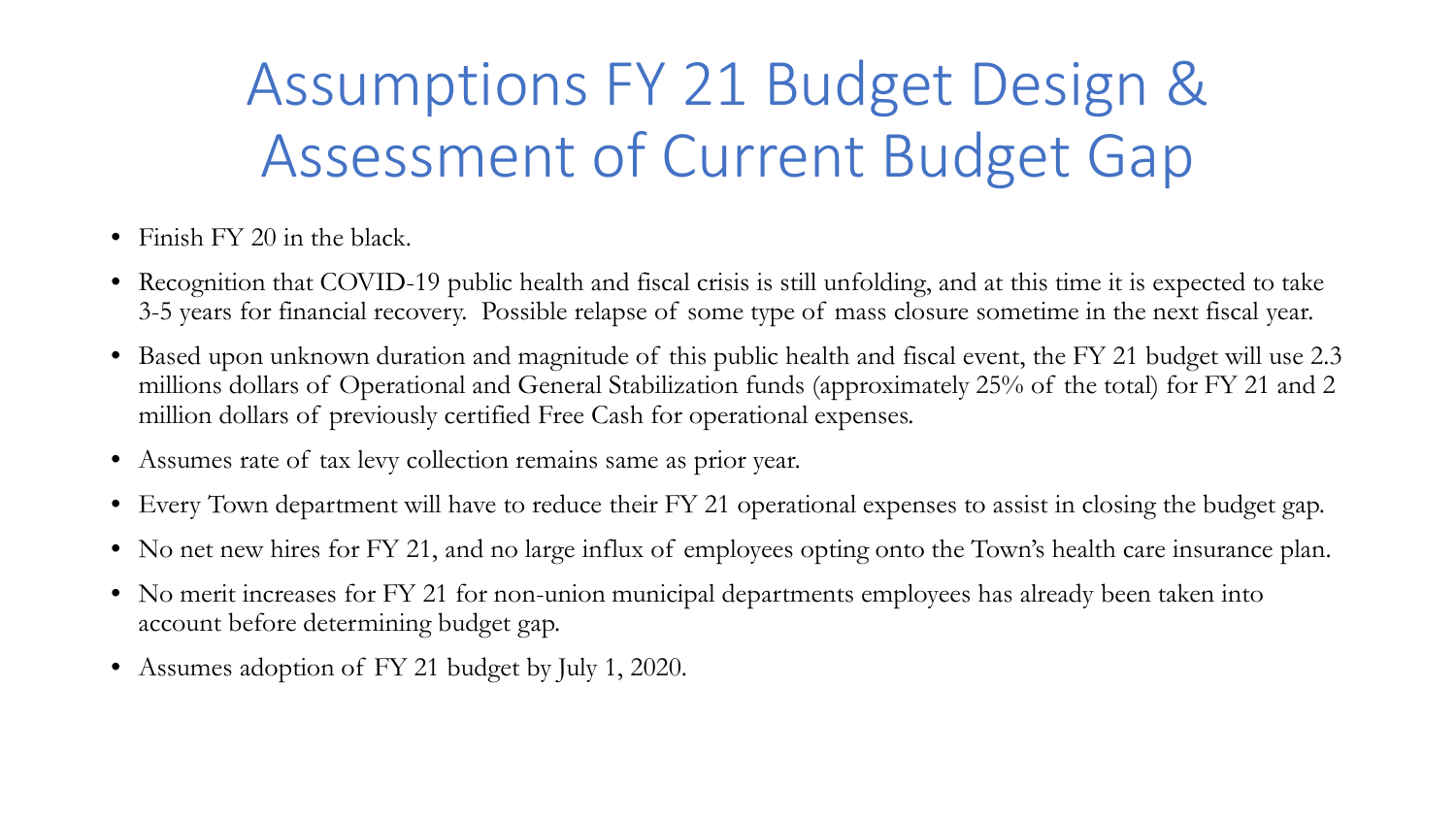| <b>Projected General Fund Revenue</b> |                    |                        |                           |                        |  |
|---------------------------------------|--------------------|------------------------|---------------------------|------------------------|--|
|                                       | <b>FY20 Budget</b> | <b>FY21 May Budget</b> | $FY20 - FY21$ \$ $\Delta$ | FY20 - FY21 % $\Delta$ |  |
| Tax Levy                              | 121,635,689        | 125,588,098            | 3,952,409                 | 3%                     |  |
| <b>State Aid</b>                      | 14,938,819         | 11,951,055             | (2,987,764)               | (20%)                  |  |
| <b>Local Receipts</b>                 | 17,901,540         | 12,531,078             | (5,370,462)               | (30%)                  |  |
| Available/Other*                      | 12, 185, 112       | 10,196,816             | (1,988,296)               | (16%)                  |  |
| <b>Revenue Total</b>                  | 166,661,160        | 160,267,047            |                           |                        |  |
| <b>General Fund Expenses</b>          |                    |                        |                           |                        |  |
| <b>NPS</b>                            | 67,810,346         | 67,810,346             |                           |                        |  |
| Municipal                             | 39,014,114         | 38,612,445             | (401, 669)                | (1%)                   |  |
| <b>Shared &amp; Keefe Tech</b>        | 49,445,848         | 49,607,427             | 161,579                   | 0.7%                   |  |
| Other**                               | 10,313,841         | 5,760,580              | (4, 553, 261)             | (44%)                  |  |
| <b>Net Excess/(Deficit)</b>           | 77,011             | (1,523,751)            |                           |                        |  |

\*Indirects, Stabilization funds, Overlay surplus, Free cash= \$2,000,000 this is the planned \$1.2M for the FY21 FATM19 plus the \$800k that was voted down for LIUNA

\*\*Funds to stabilization funds, OPEB, capital, cherry sheet offsets, overlay, golf course deficit, Snow & Ice, School Bus Tran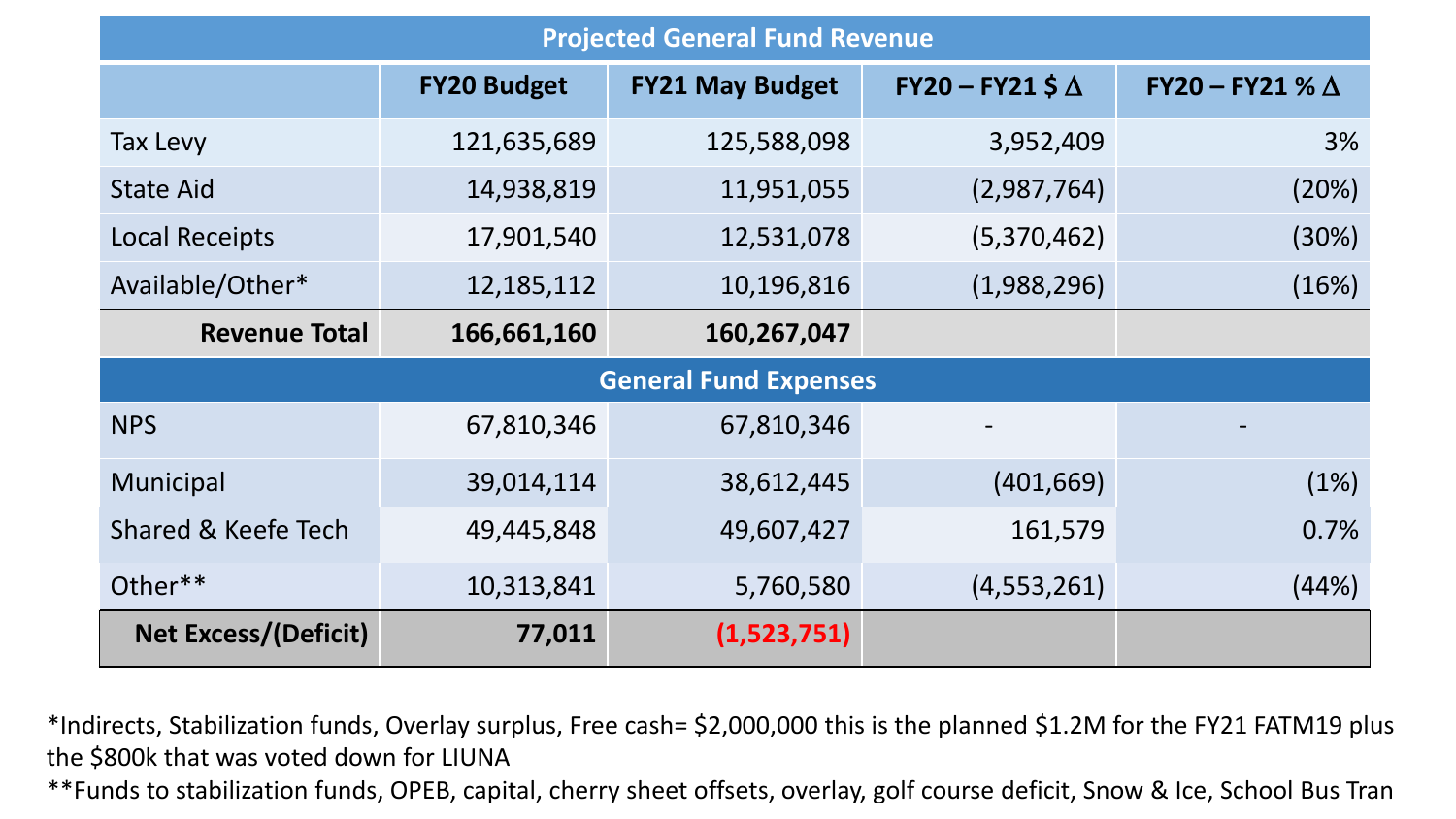#### **Current Budget Gap**

| <b>Total Budget Gap</b> | (51, 523, 751)                      |                         |
|-------------------------|-------------------------------------|-------------------------|
|                         | <b>Percent of Operations Budget</b> | <b>Share of Deficit</b> |
| <b>Municipal</b>        | 36%                                 | (552, 849)              |
| <b>NPS</b>              | 64%                                 | (970, 902)              |
|                         | <b>TOTAL</b>                        | (1,523,751)             |

**Percentage of Operations budget FY20 appropriations excluding shared expenses**